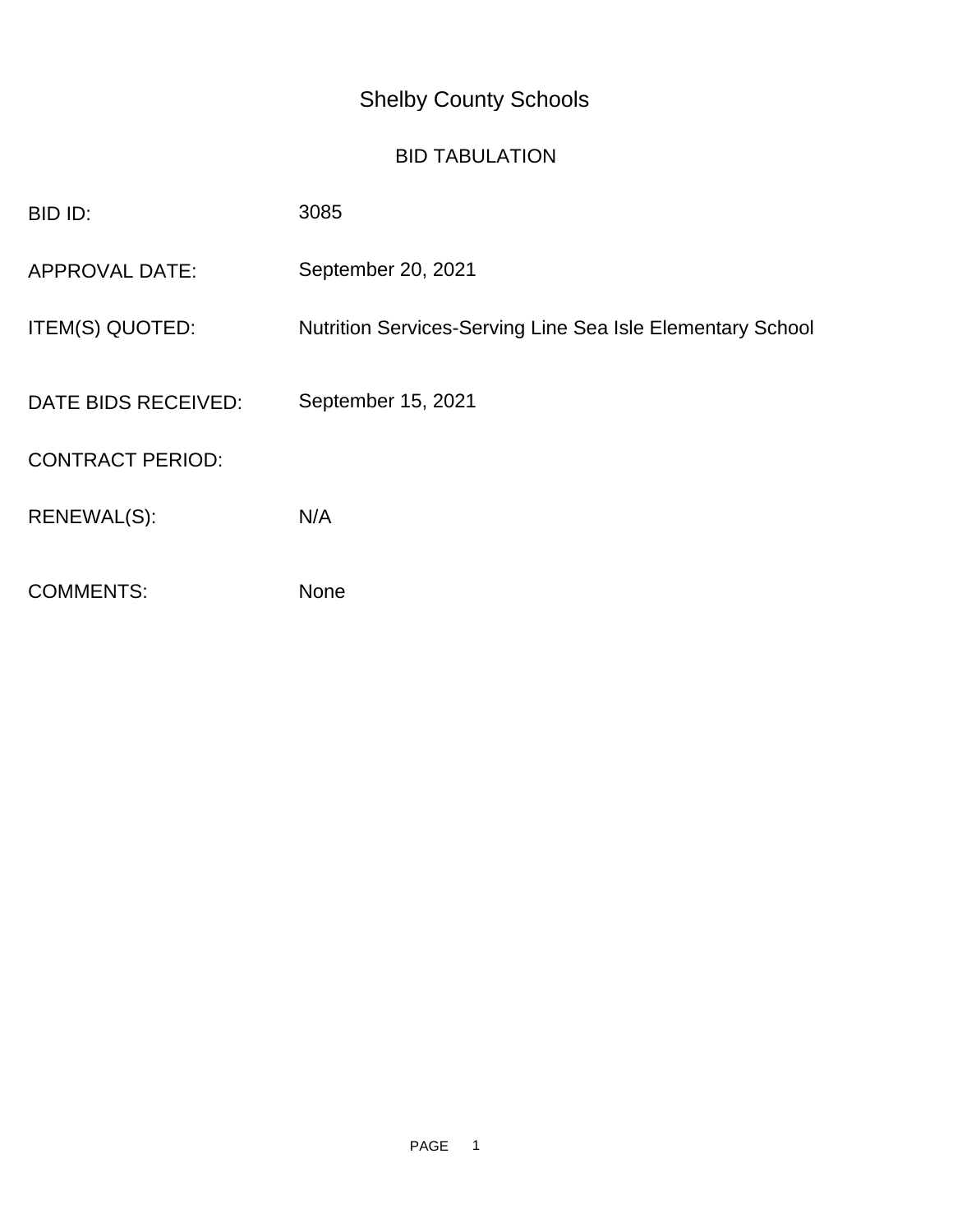## **Vendor Response Terms**

| <b>Name</b><br>Venu | Гerms<br>.<br>`` | Terms<br>™men⊾<br>١c |
|---------------------|------------------|----------------------|
| Dougla              |                  |                      |

federal equipment dealers, inc.

HOTEL AND RESTAURANT SUPPLY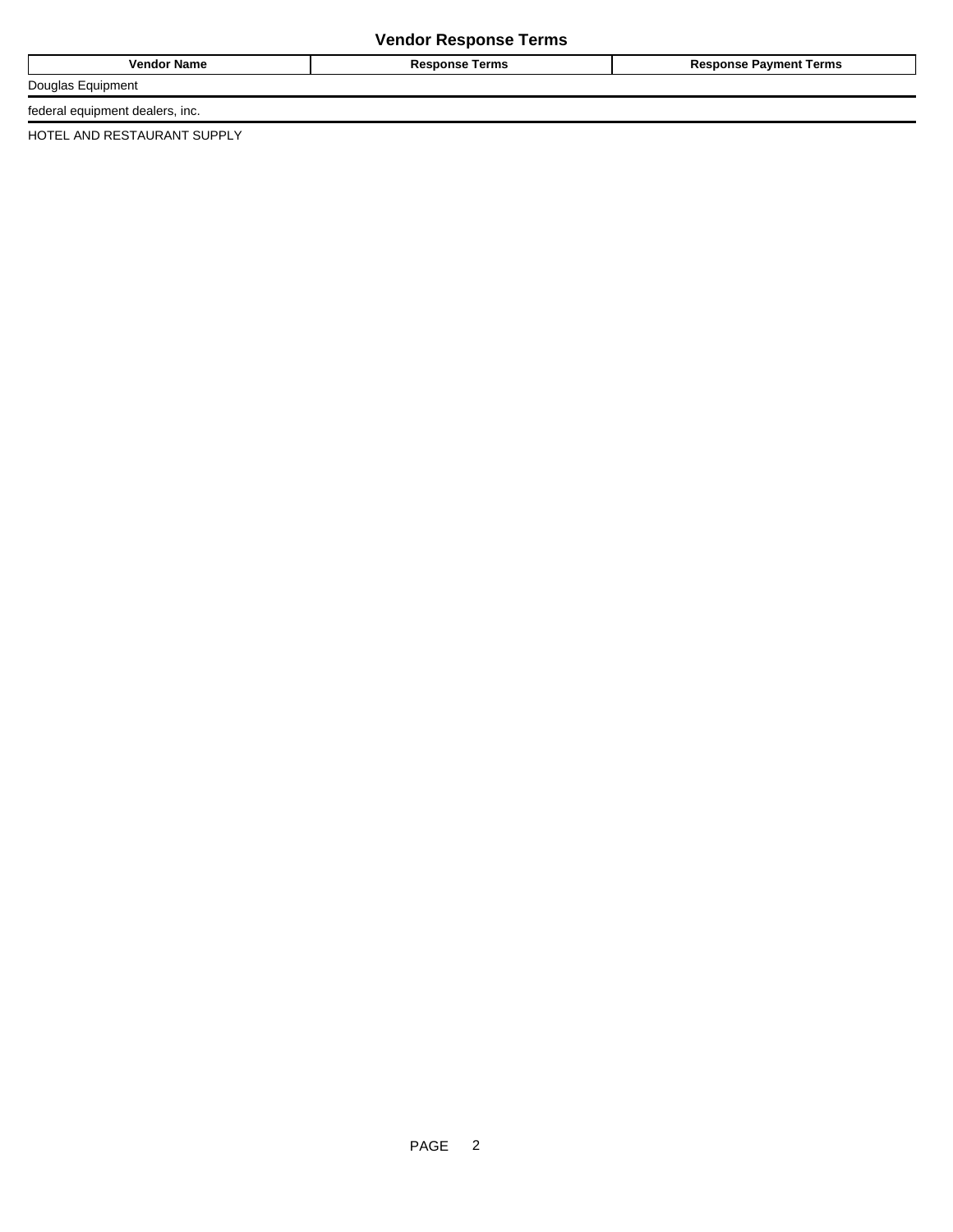ITEM NO. 1 - LOT CODE: - 1 - Serving Line Sea Isle Elementary School - Loc # 2637 Sea Isle Elementary School Location # 2637 5250 Sea Isle Rd Memphis, TN 38117 1 - 1.0000 Each Case, Estimated Quantity - 1

| <b>VENDOR NAME</b><br>HOTEL AND RESTAURANT SUPPLY | ITEM MANUFACTURER & PART NUMBER<br>Custom, Duke, Delfield | <b>UNIT PRICE (\$)</b><br>32,300.0000* |
|---------------------------------------------------|-----------------------------------------------------------|----------------------------------------|
| <b>VENDOR REFERENCE NUMBER:</b>                   | As Per Spec                                               |                                        |
| federal equipment dealers, inc.                   | Duke #THRMADUKE                                           | 47,904.0000                            |
| <b>VENDOR REFERENCE NUMBER:</b>                   | SCS3085                                                   |                                        |
| <b>RESPONSE ITEM PAYMENT TERMS:</b>               | NET UPON INVOICE                                          |                                        |
| <b>RESPONSE ITEM NOTES:</b>                       | DELIVERED ASSEMBLED AND INSTALLED                         |                                        |
| Douglas Equipment                                 | Duke #Serving Line #11164                                 | 75,171.9700                            |
| <b>VENDOR REFERENCE NUMBER:</b>                   | Serving Line #11164                                       |                                        |
| <b>RESPONSE ITEM PAYMENT TERMS:</b>               | <b>Net 30</b>                                             |                                        |
| <b>RESPONSE ITEM NOTES:</b>                       | Drop Ship to Loading Dock                                 |                                        |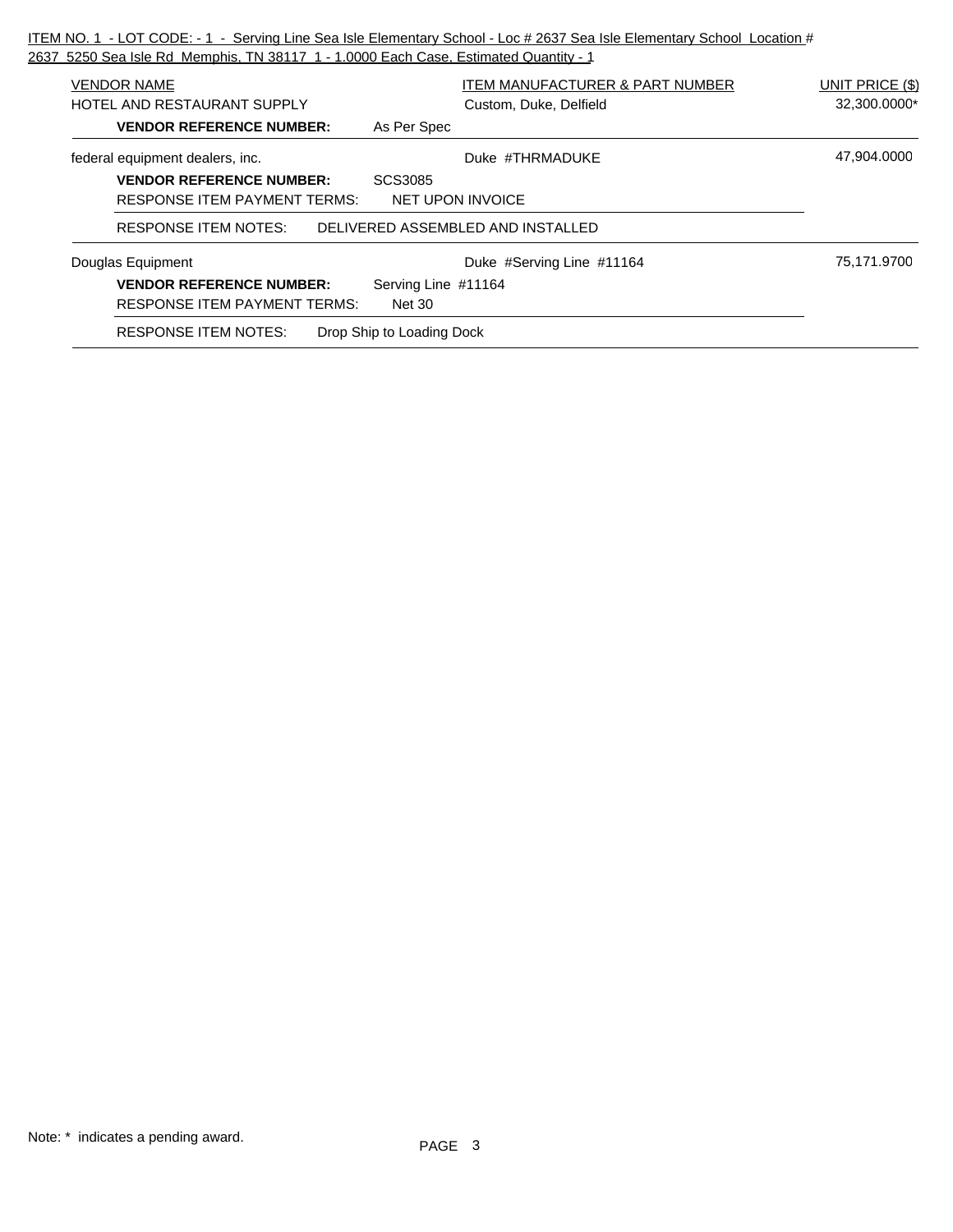TOTAL BIDS - 1

| <b>VENDOR NAME</b>              | TOTAL (\$) | AWARDED TOTAL (\$) |
|---------------------------------|------------|--------------------|
| HOTEL AND RESTAURANT SUPPLY     | 32,300.00  | 32,300.00          |
| federal equipment dealers, inc. | 47,904.00  |                    |
| Douglas Equipment               | 75,171.97  |                    |
|                                 |            | \$32,300.00        |